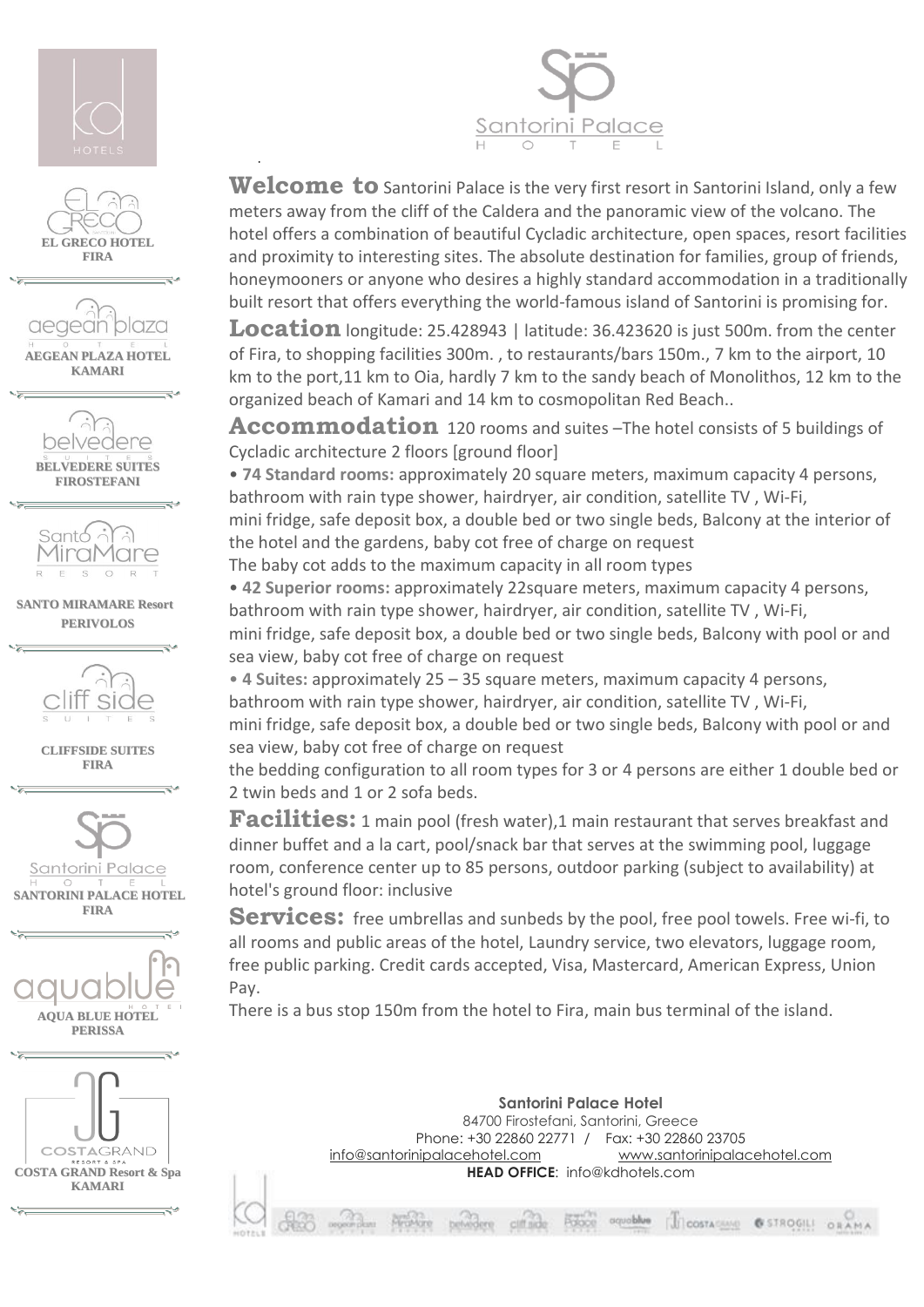| <b>HOTEL SERVICES</b>         |            |                  | <b>RESTAURANT SERVICES</b>    |                  |            |  |
|-------------------------------|------------|------------------|-------------------------------|------------------|------------|--|
|                               | YES/NO     | <b>Extra</b>     |                               | YES/NO           | Ext        |  |
| Pets Allowed (max. 5kg)       | NO.        |                  | On-demand                     | <b>YES</b>       | YES        |  |
| Safety Box                    | YES        |                  | Sometimes served to the table | <b>YES</b>       | YES        |  |
| Exchange rate                 | <b>NO</b>  |                  | <b>Buffet breakfast</b>       | <b>YES</b>       |            |  |
| Cloackroom                    | <b>NO</b>  |                  | <b>Buffet lunch</b>           | <b>NO</b>        |            |  |
| Deposit                       | <b>NO</b>  |                  | <b>Buffet dinner</b>          | <b>YES</b>       | <b>YES</b> |  |
| Night security guard          | YES        |                  | Thematic dinner               | <b>NO</b>        |            |  |
| Free transfer to the beach    | NO.        |                  | <b>Community Kitchen</b>      | <b>NO</b>        |            |  |
| Air conditioning              | <b>YES</b> |                  | <b>Celiac Meals</b>           | <b>YES</b>       |            |  |
| <b>Bike rental</b>            | <b>NO</b>  |                  | <b>Menus</b>                  | <b>YES</b>       |            |  |
| Car rental                    | <b>YES</b> | <b>YES</b>       | Vegetarian Menu               | <b>YES</b>       |            |  |
| Garage                        | <b>NO</b>  |                  | Restaurant                    | <b>YES</b>       |            |  |
| Parking                       | YES        | <b>NO</b>        | Show cooking                  | <b>NO</b>        |            |  |
| Elevators                     | <b>YES</b> |                  |                               |                  |            |  |
| Bar                           | YES        |                  | <b>DISTANCES</b>              |                  |            |  |
| Poolside bar                  | <b>YES</b> |                  |                               | <b>Metres</b>    |            |  |
| Pool                          | YES        |                  | From Fira (capital)           | 500m             |            |  |
| Fresh water Pool              | <b>YES</b> |                  | <b>Beach</b>                  | 8km              |            |  |
| Salt water Pool               | NO.        |                  | <b>Bus stop</b>               | 200 <sub>m</sub> |            |  |
| <b>Heated Pool</b>            | <b>NO</b>  |                  | Airport                       | 8km              |            |  |
|                               |            |                  |                               |                  |            |  |
| <b>Indoor Pool</b>            | <b>NO</b>  |                  |                               |                  |            |  |
| Children Pool                 | <b>YES</b> |                  | <b>ADDITIONAL INFORMATION</b> |                  |            |  |
| Playground                    | <b>NO</b>  |                  |                               | YES/NO           |            |  |
| Garden                        | <b>YES</b> |                  | Deposit per apt.*             | <b>NO</b>        |            |  |
| <b>Terrace</b>                | YES        |                  | Deposit per person *          | <b>NO</b>        |            |  |
| Parasol                       | <b>YES</b> |                  | Number of Rooms               | 120              |            |  |
| Hammock                       | <b>NO</b>  |                  | <b>Types:</b>                 | How many:        |            |  |
| Jacuzzi                       | <b>YES</b> | <b>YES</b>       | Standard category rooms       | 74               |            |  |
| Turkish bath                  | YES.       | <b>YES</b>       | Superior category rooms       | 42<br>4          |            |  |
| Solarium                      | <b>NO</b>  |                  | Suite category rooms          |                  |            |  |
| Sauna                         | YES        | YES              |                               |                  |            |  |
| Spa                           | <b>NO</b>  |                  | <b>ROOM FACILITIES</b>        |                  |            |  |
| Hydro-massage shower          | NO.        |                  |                               | YES/NO           | Ext        |  |
| Chek out shower               | YES        |                  | Air conditioning              | YES              |            |  |
| Ironing Board/Iron            | <b>YES</b> | ON<br><b>REQ</b> | <b>Central Heating</b>        | <b>NO</b>        |            |  |
| Ice Machine                   | NO.        |                  | Ventilator                    | <b>NO</b>        |            |  |
|                               | <b>NO</b>  |                  |                               | <b>YES</b>       |            |  |
| Library<br>Disco/Pub          | <b>NO</b>  |                  | Terrace/balcony               | <b>YES</b>       |            |  |
|                               | <b>NO</b>  |                  | Security box                  | <b>YES</b>       | <b>YES</b> |  |
| Daycare Center                | YES        | YES              | Extra bed<br>Cot              | <b>YES</b>       |            |  |
| Laundry<br>Shop / Supermarket | NO.        |                  | <b>Full bath</b>              | <b>NO</b>        |            |  |
|                               |            |                  |                               | <b>NO</b>        |            |  |
| Miniclub                      | NO.        |                  | Hydro-massage bath            |                  |            |  |
| Hair salon                    | <b>NO</b>  |                  | disabled bathroom             | NO.              |            |  |
| Soundproof room               | <b>NO</b>  |                  | Shower                        | YES              |            |  |

| <b>HOTEL SERVICES</b> |            |              | <b>RESTAURANT SERVICES</b>    |            |              |
|-----------------------|------------|--------------|-------------------------------|------------|--------------|
|                       | YES/NO     | <b>Extra</b> |                               | YES/NO     | <b>Extra</b> |
| ax. 5kg)              | NO.        |              | On-demand                     | <b>YES</b> | <b>YES</b>   |
|                       | <b>YES</b> |              | Sometimes served to the table | <b>YES</b> | <b>YES</b>   |
|                       | NO.        |              | <b>Buffet breakfast</b>       | <b>YES</b> |              |
|                       | NO         |              | <b>Buffet lunch</b>           | NO.        |              |
|                       | NO         |              | <b>Buffet dinner</b>          | <b>YES</b> | <b>YES</b>   |
| uard                  | <b>YES</b> |              | Thematic dinner               | NO.        |              |
| the beach             | NO.        |              | <b>Community Kitchen</b>      | NO.        |              |
|                       | <b>YES</b> |              | <b>Celiac Meals</b>           | <b>YES</b> |              |
|                       | NO.        |              | <b>Menus</b>                  | <b>YES</b> |              |
|                       | <b>YES</b> | <b>YES</b>   | Vegetarian Menu               | <b>YES</b> |              |
|                       | NO.        |              | Restaurant                    | <b>YES</b> |              |
|                       | <b>YES</b> | NO.          | Show cooking                  | NO.        |              |
|                       |            |              |                               |            |              |

| <b>DISTANCES</b>    |                  |  |  |  |  |
|---------------------|------------------|--|--|--|--|
|                     | <b>Metres</b>    |  |  |  |  |
| From Fira (capital) | 500 <sub>m</sub> |  |  |  |  |
| <b>Beach</b>        | 8km              |  |  |  |  |
| Bus stop            | 200 <sub>m</sub> |  |  |  |  |
| Airport             | 8km              |  |  |  |  |

| <b>ADDITIONAL INFORMATION</b> |           |  |  |  |  |  |
|-------------------------------|-----------|--|--|--|--|--|
|                               | YES/NO    |  |  |  |  |  |
| Deposit per apt.*             | NΟ        |  |  |  |  |  |
| Deposit per person *          | NΟ        |  |  |  |  |  |
| <b>Number of Rooms</b>        | 120       |  |  |  |  |  |
| Types:                        | How many: |  |  |  |  |  |
| Standard category rooms       | 74        |  |  |  |  |  |
| Superior category rooms       | 42        |  |  |  |  |  |
| Suite category rooms          |           |  |  |  |  |  |
|                               |           |  |  |  |  |  |

| Spa                  | NO.        |            | <b>ROOM FACILITIES</b> |            |              |
|----------------------|------------|------------|------------------------|------------|--------------|
| Hydro-massage shower | NO.        |            |                        | YES/NO     | <b>Extra</b> |
| Chek out shower      | <b>YES</b> |            | Air conditioning       | <b>YES</b> |              |
|                      |            | ON         |                        |            |              |
| Ironing Board/Iron   | <b>YES</b> | <b>REQ</b> | <b>Central Heating</b> | NO.        |              |
| Ice Machine          | NO.        |            | Ventilator             | NO.        |              |
| Library              | NO.        |            | Terrace/balcony        | <b>YES</b> |              |
| Disco/Pub            | NO.        |            | Security box           | <b>YES</b> |              |
| Daycare Center       | NO.        |            | Extra bed              | <b>YES</b> | <b>YES</b>   |
| Laundry              | <b>YES</b> | <b>YES</b> | Cot                    | <b>YES</b> |              |
| Shop / Supermarket   | NO.        |            | <b>Full bath</b>       | <b>NO</b>  |              |
| Miniclub             | NO.        |            | Hydro-massage bath     | NO.        |              |
| Hair salon           | NO.        |            | disabled bathroom      | NO.        |              |
| Soundproof room      | NO.        |            | Shower                 | <b>YES</b> |              |